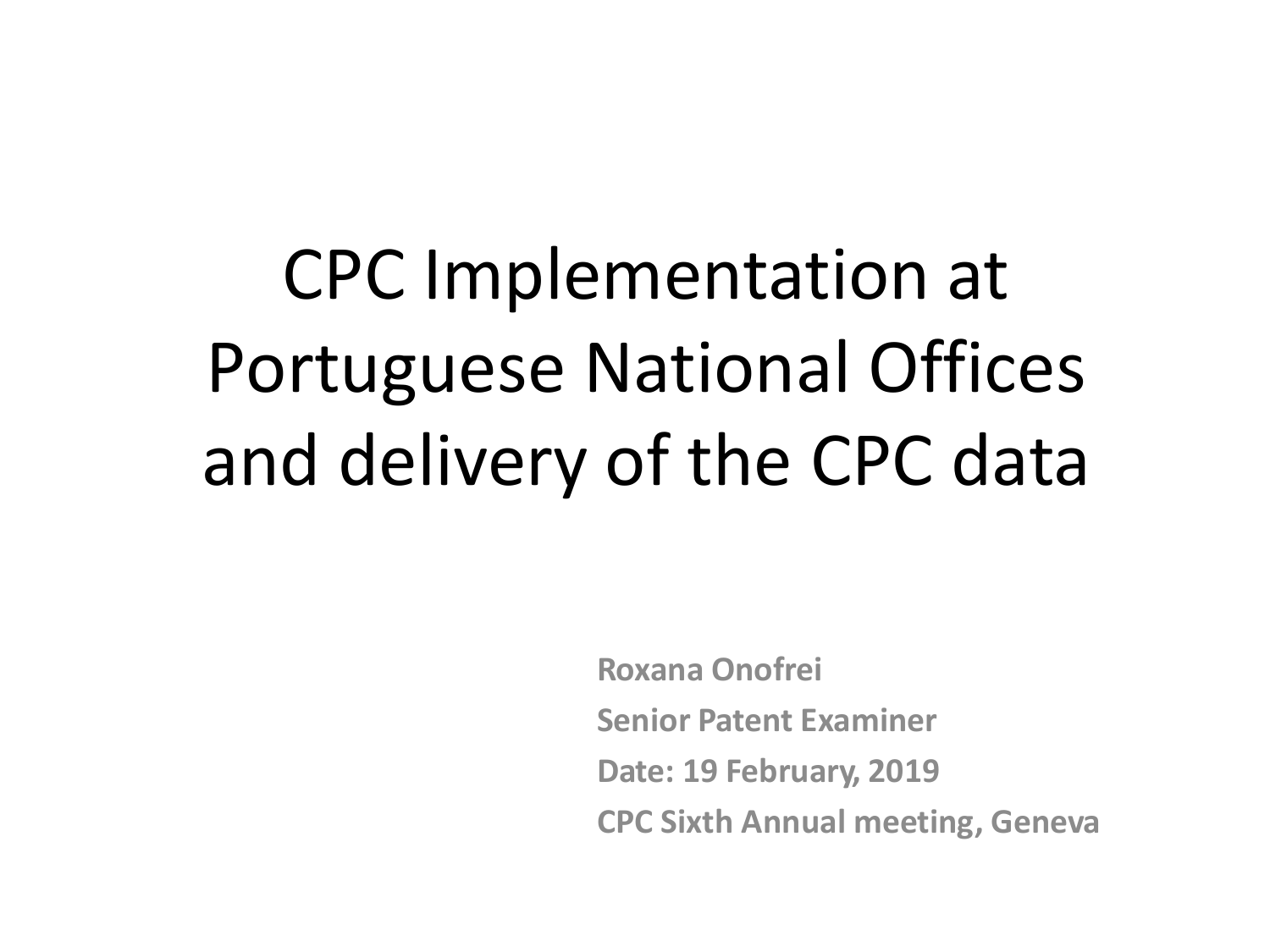# Agenda

- Classification/Search under the CPC
- Quality Assurance process under the CPC
- CPC Training
- CPC Implementation
- CPC data exchange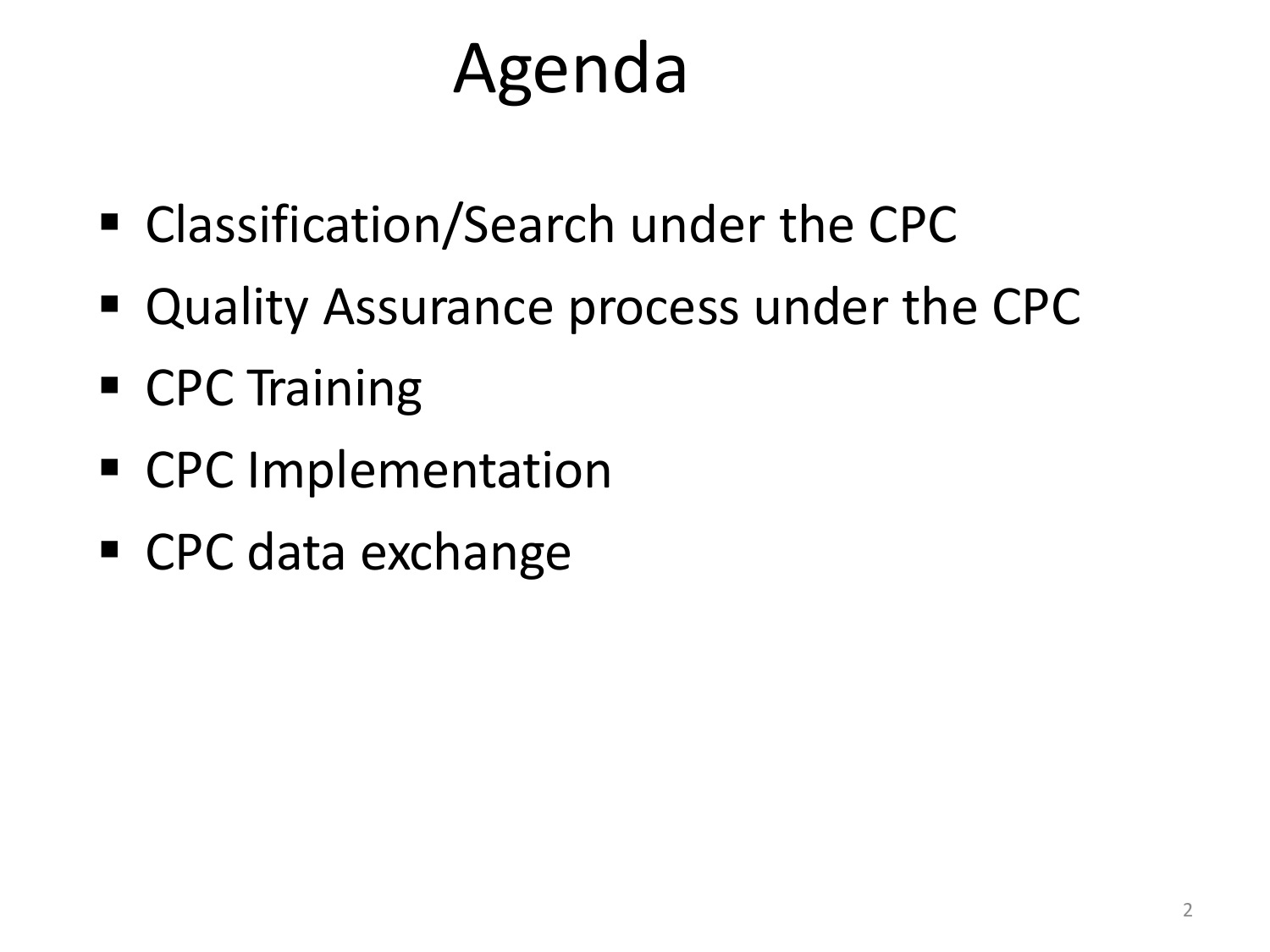## **Classification/Search under the CPC system at Portuguese National Offices**

- What is the classification process at your office under the CPC system?
	- All front files are classified
	- National patent and utility model applications are classified with CPC and IPC
	- The CPC symbols are allocated and send to the INPADOC database but they are not published in our Bulletin
- Does your office use CPC for searching the document(s)?

### – CPC is mandatory for search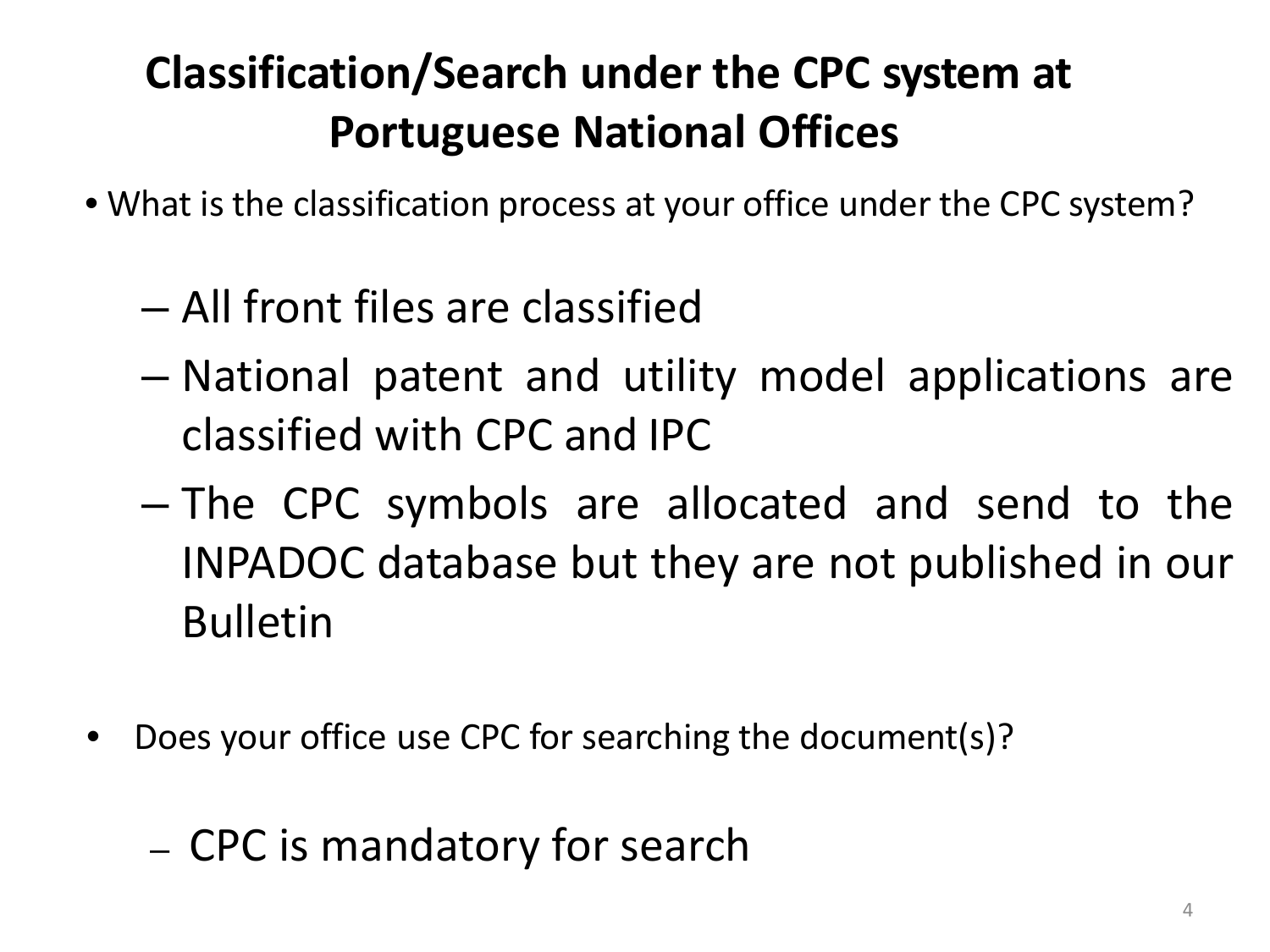## **Quality Assurance Process under the CPC system Portuguese National Offices**

• Does your office have a Quality Assurance process for checking the CPC classification on your documents? If so, please describe.

INPI develops periodic internal audits to its services. These internal audits are made by INPI's internal auditors.

Is checked:

#### •**Classification**

- •All formal examination procedures
- •Search strategy
- $\bullet$ ST14
- •Contents of Written Opinions
- •Decision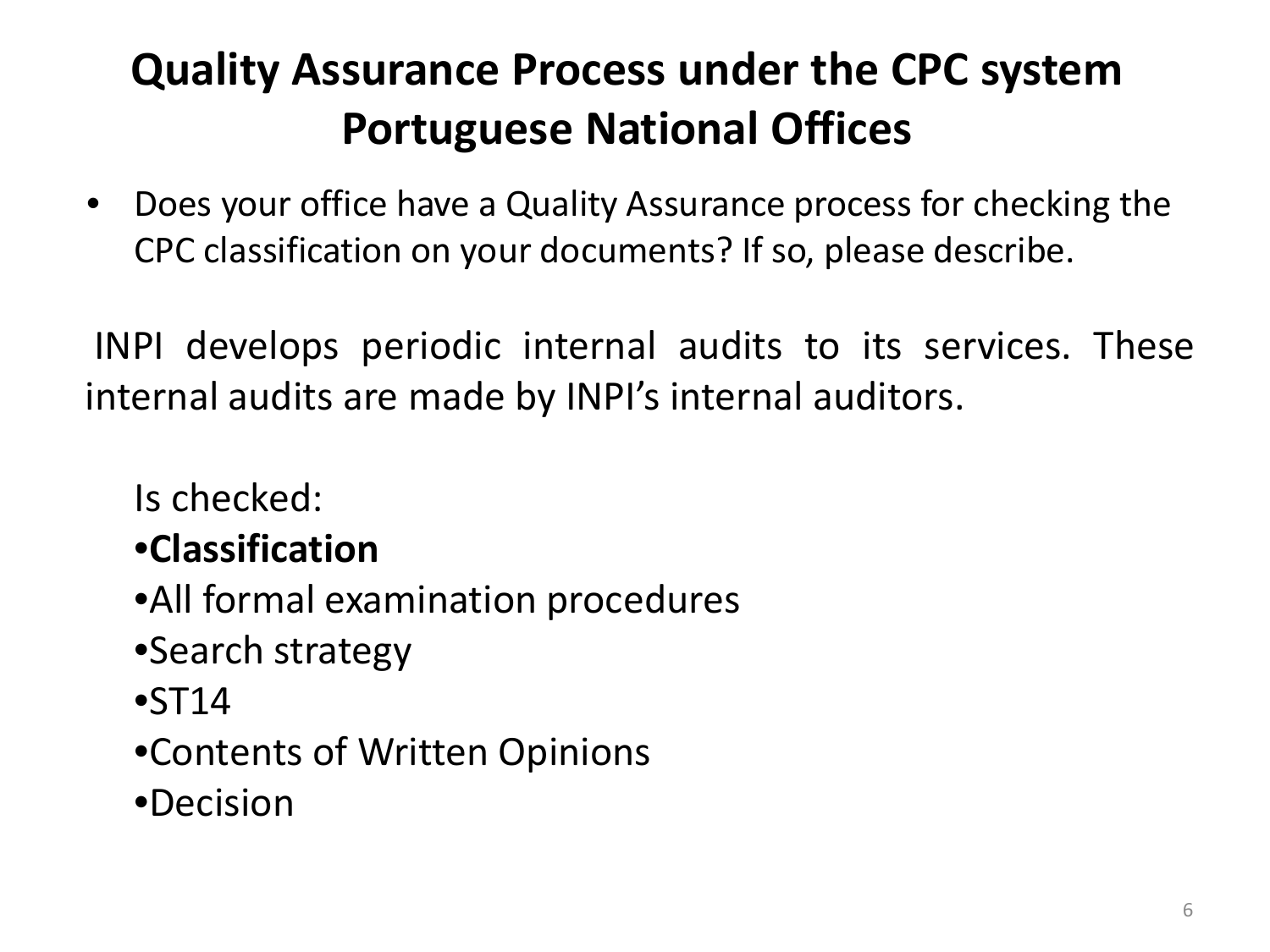### CPC Training

• What type of CPC related training has your office developed?

- Internal training to the newcomers (general and specific technical fields)
- External training for the Portuguese IP Academy (general training)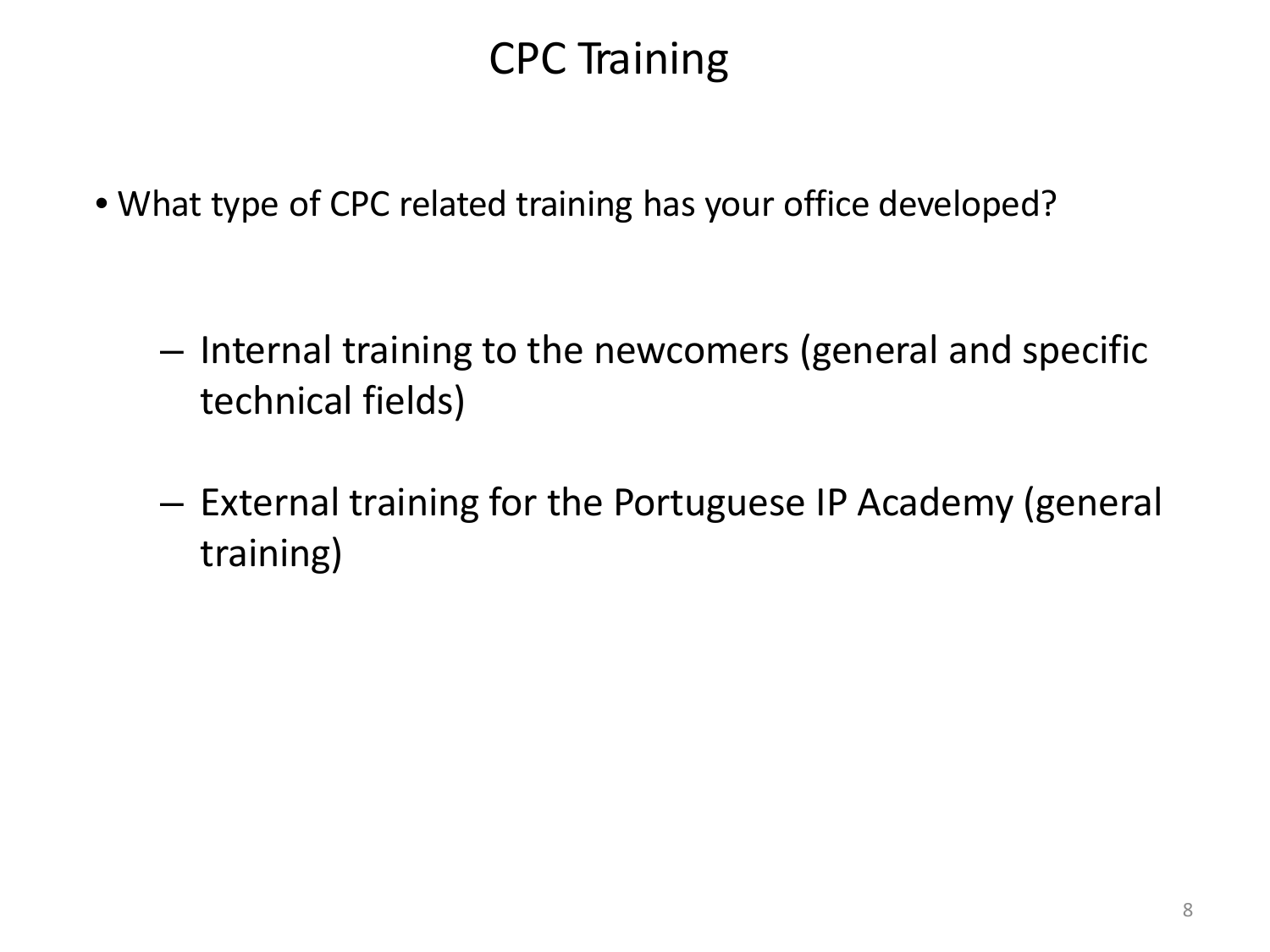## CPC Training

• Does your office need additional CPC related training (general and/or specific technical fields) for classifying/searching documents ? Does your office contact USPTO or EPO for additional CPC related training?

In the framework of P07 program, INPI in collaboration with EPO, has benefited from specific technical training:

- OT04-2017 Water Treatment and Photovoltaic
- OT04-2015 Computer Implemented Invention and Construction Technology
- OT09-2018 Discussion platform on patenting procedures in AI and Blockchain

The Portuguese examiners attended CPC E-courses and CPC classroom training ate the EPO.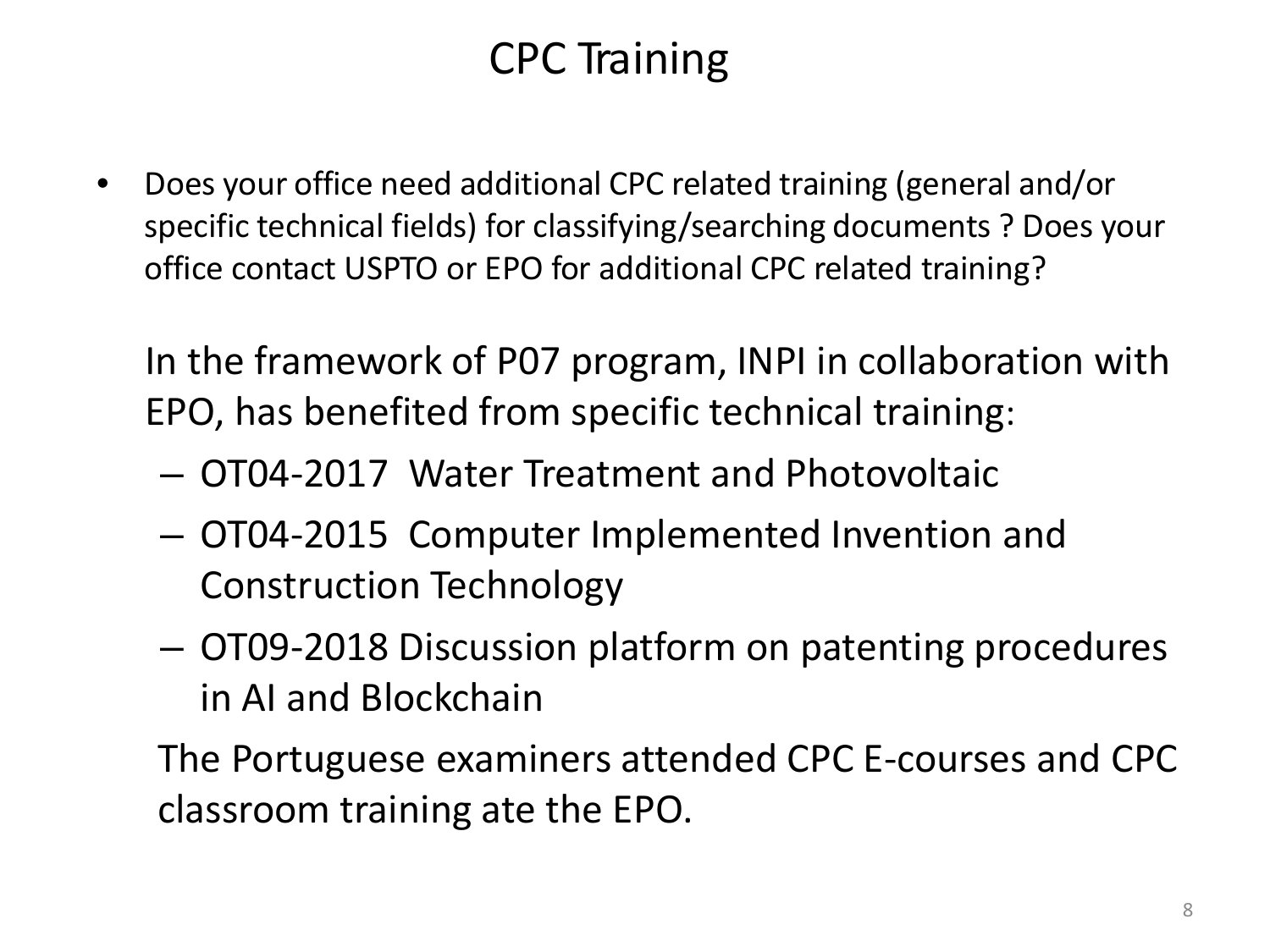#### CPC Implementation

- What challenges did your office experience while implementing the CPC?
- We had to allocate resources to change the Internal IT system
- CPC schemes and definitions are updated and published at least four times per year.
- INPI is updating the CPC scheme in our system as often as possible (almost after every version).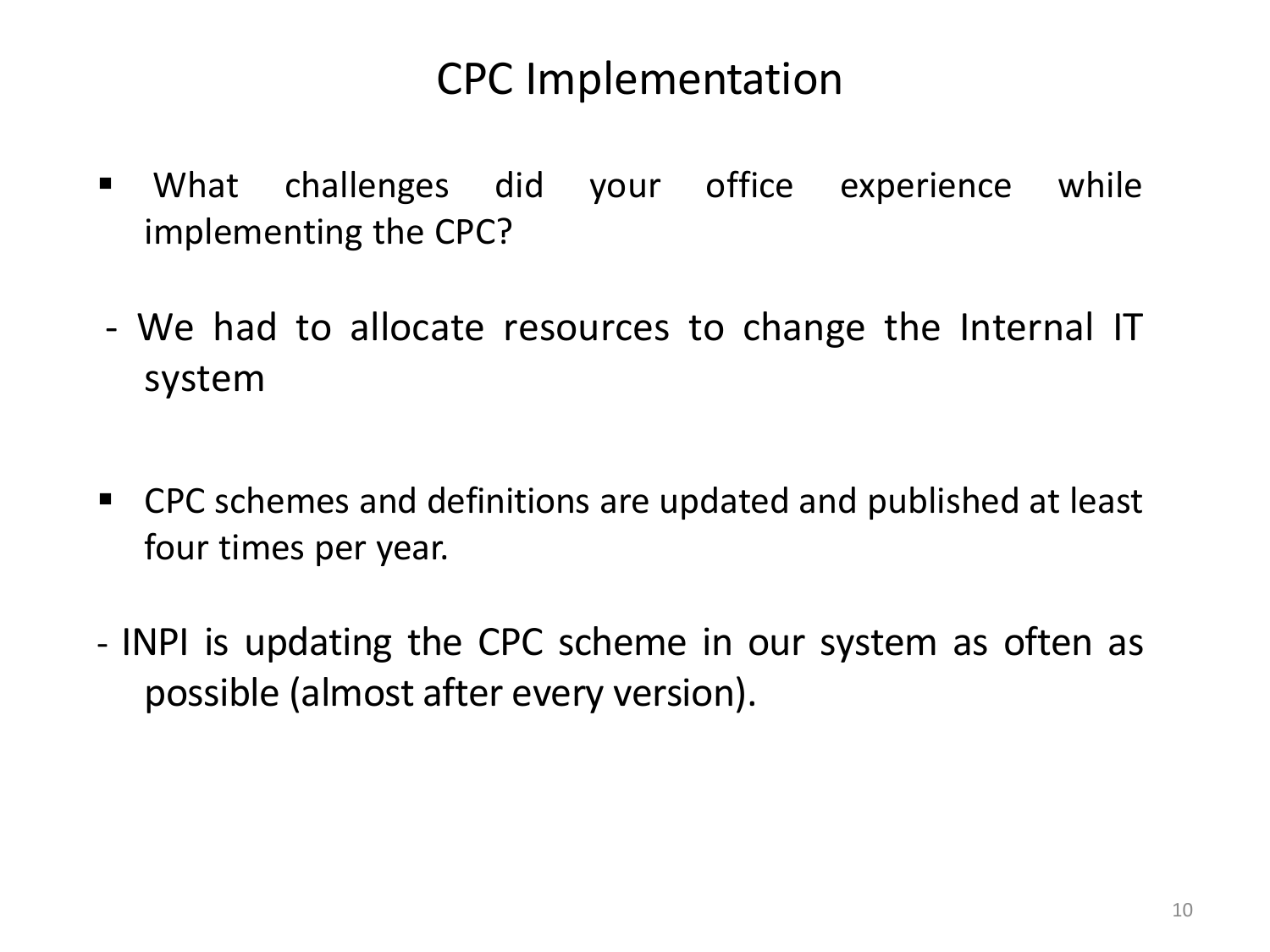#### CPC Implementation

- **Does your office plan to do CPC reclassification of the back** file documents?
- No
- CPC schemes are published in the English language as the only official language.
	- INPI does not intend to translated the CPC scheme